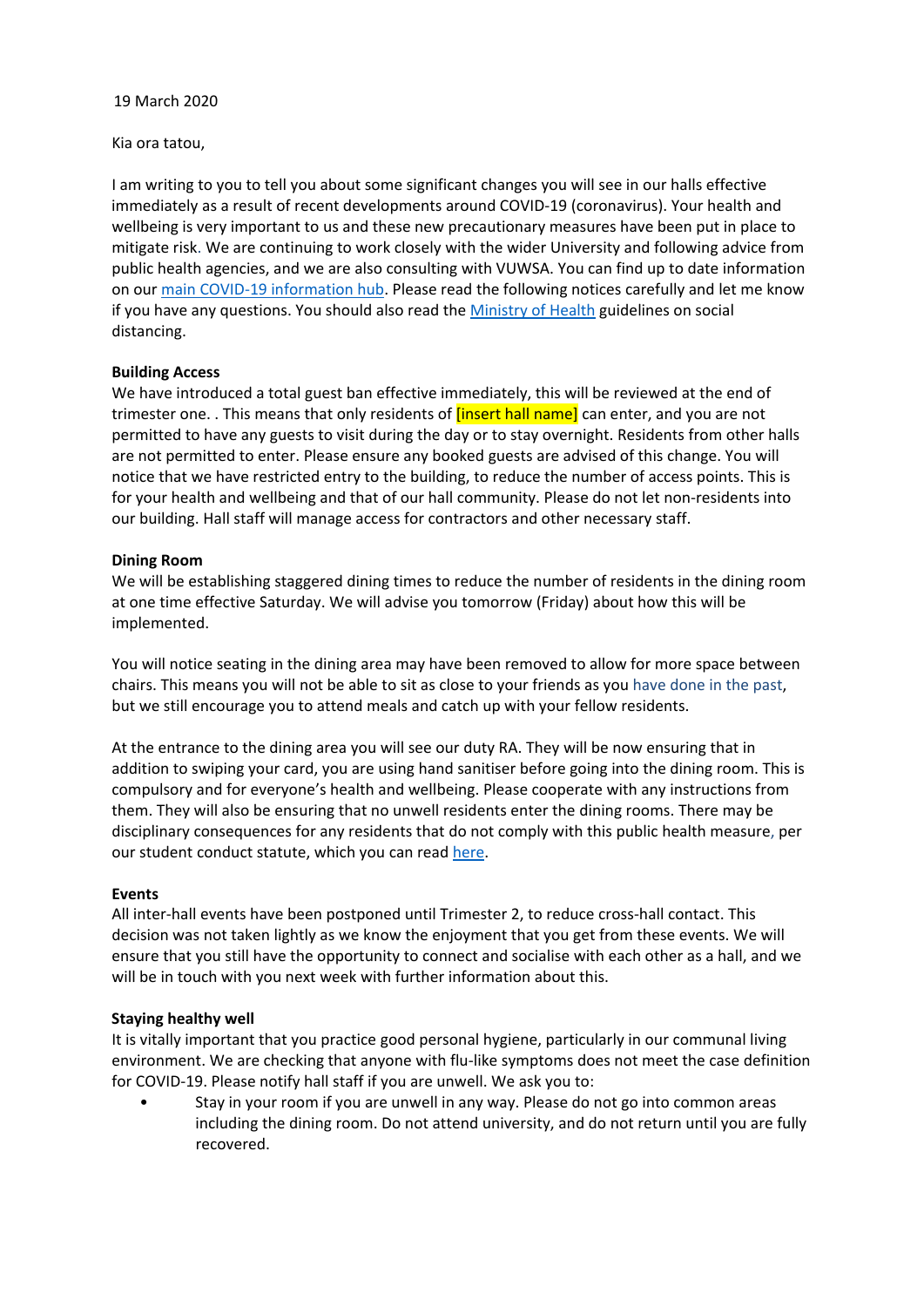- Hall staff will help you phone Student Health, your GP practice or Healthline for advice, do not turn up at Student Health or your GP practice.
- Follow best practices with hand washing (wash hands thoroughly for at least 20 seconds with soap and water, or use hand sanitiser) and personal hygiene
- Cover your mouth and nose when you cough or sneeze
- Throw used tissues in a lined bin and wash your hands
- Avoid close contact with anyone who has fever and a cough.

### **Recent travel**

If you returned to New Zealand from overseas prior to 16 March, the government is recommending you self-isolate for 14 days, and we expect you to comply with this. Please contact your hall reception immediately if you are affected.

### **Support**

We realise that all of these measures will impact on your ability to socialise with your friends from outside of your hall, and we hope that you will find connection and community with your fellow residents as we look for in‐hall alternatives to inter‐hall events. We also understand that this is an anxious and isolating time for many of you and that these changes may make you feel unsettled. It is natural to feel worried about this type of event, and we want to you to know that staff are here to support you. We encourage you to chat with your student support coordinator (SSC) or you can call or text 1737 free at any time and talk to a trained counsellor. Come and see us in the office at any time if you'd like to chat or have any questions, and stay in contact with your RA.

Thank you in advance for your cooperation with these important changes to our hall life while we prioritise your health and wellbeing. We have consulted with VUWSA representatives who have contributed to and are supportive of these changes. We appreciate that this is a rapidly changing situation and we will be in touch with you if there are any changes to what we have outlined above.

Please take care of yourselves and others,

Nga mihi nui,

[insert Head of Hall name + job title]

### *Facebook post:*

Hi everyone. We know that you will be feeling concerned and unsettled about developments around COVID-19. **[insert head of hall name]** has sent you an email this afternoon, please ensure you read it carefully as it outlines some changes you will see effective immediately in your hall. These are precautionary measures to ensure our community is safe and practising social distancing in our communal living environment. If you returned to New Zealand from overseas prior to 16 March, the government is recommending you self‐isolate for 14 days, and we expect you to comply with this. Please contact your hall reception immediately if you are affected. Note that you also received an email from the Vice‐Chancellor Grant Guilford on Tuesday with a general update for all students, which has some important information. It is natural to feel anxious about this type of event, and we want to you to know that staff are here to support you. We encourage you to chat to your student support coordinator (SSC) or you can call or text 1737 free at any time and talk to a trained counsellor. Come and see us in the office at any time if you'd like to chat or have any questions.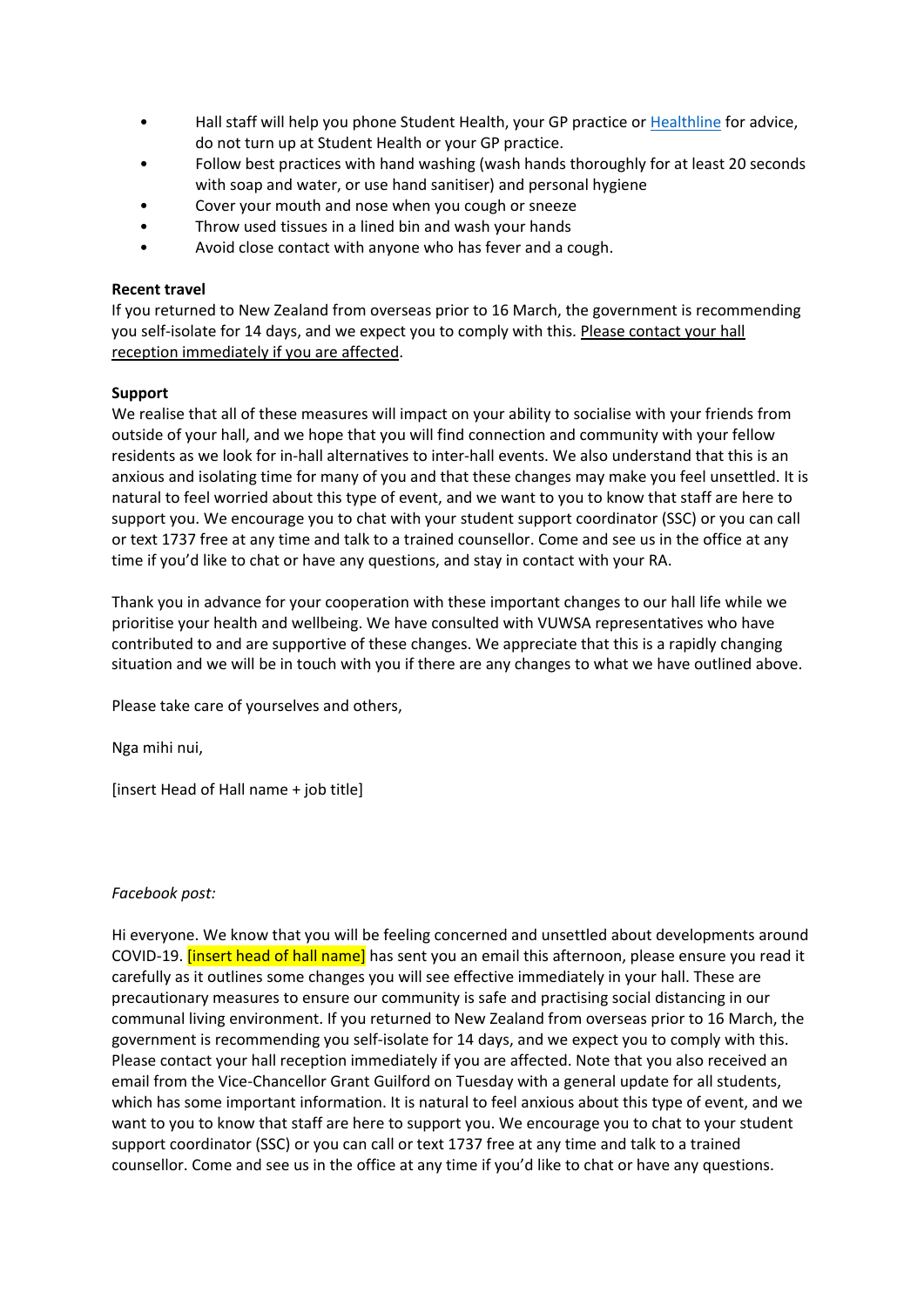Kia ora koutou, 23 March 2020

You will be aware the Prime Minister announced at 1.30pm this afternoon that the country has moved to a temporary alert level 3 to combat COVID‐19 (coronavirus), and that New Zealand will be moving to a level 4 alert in 48 hours. Schools and universities must close by midnight Wednesday 25 March. Transport will become limited and students now have 48 hours to return home.

**Residents who are able to go home** must make plans to do so as soon as possible, within the next 48 hours. The halls will be closing for students at 1.30 pm Wednesday. All accommodation contracts will be suspended from today, and you will not be charged during this time.

**If you cannot return home**, please speak to your head of hall immediately. We will be providing you with alternative accommodation at Weir House with full catering. Please prepare what you need to take for the next 4 weeks as we will be consolidating all remaining residents in the one hall on Thursday 26 March, to ensure we can look after you all, and provide a high level of care for your health and wellbeing.

**Self‐isolation processes stay the same**. You must stay in your self‐isolation accommodation for the duration of your mandated period. You can go home if you wish after your self‐isolation period. If you cannot return home, we will accommodate you at Weir House. Please speak to your contact at University Accommodation to make arrangements.

These are extraordinary circumstances, and we understand this is a very anxious time for you all. **We will be working to welcome you back after 28 April** and we will be in touch with updates for you during this time.

Please talk to your head of hall if you have any questions.

Take care and safe travels, Rainsforth Dix, Director, Student and Campus Living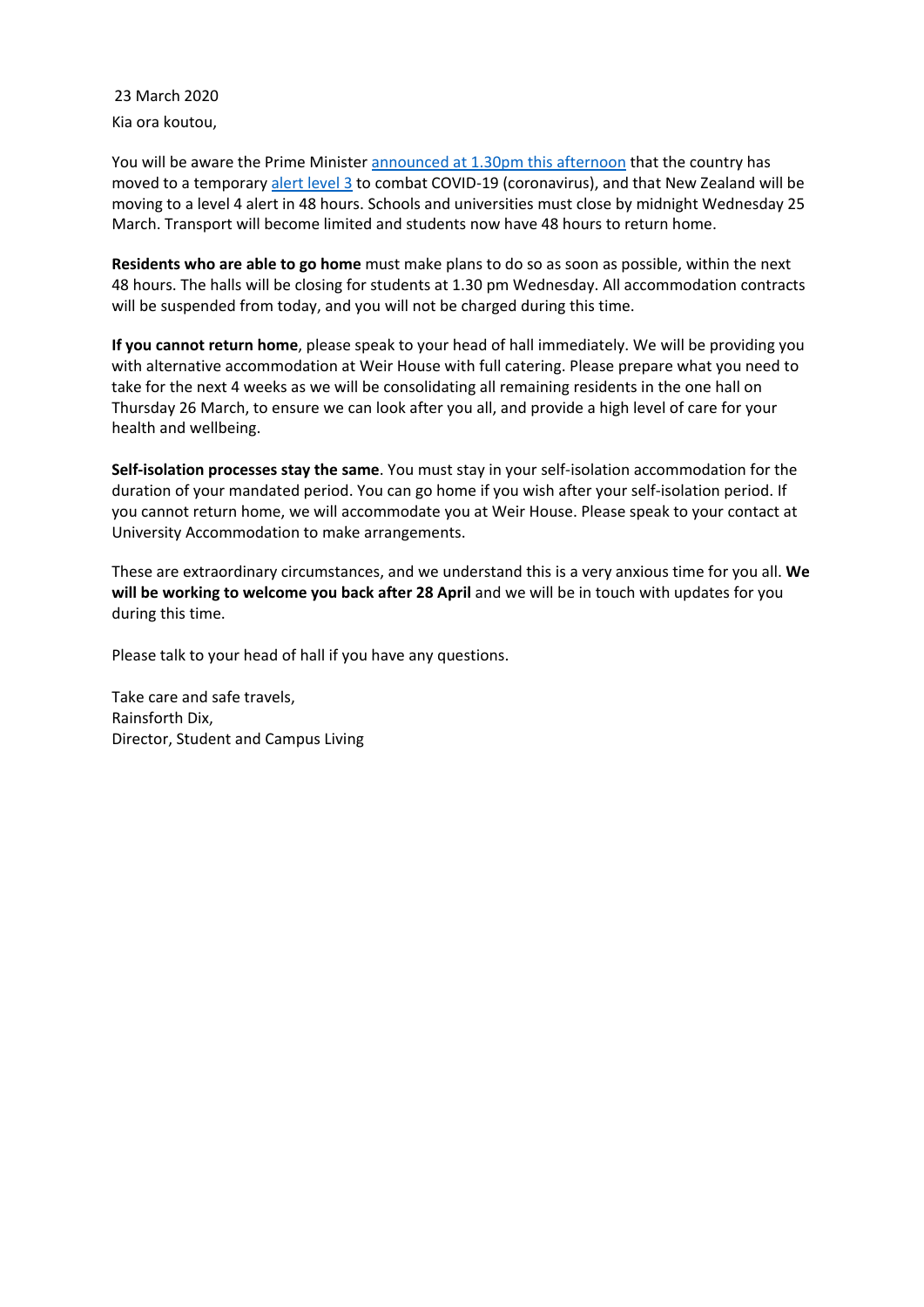Update to all hall residents 24 March 2020

### Dear hall residents,

I am writing to provide an update about logistics, and our plans for your safety and wellbeing during the COVID‐19 (coronavirus) alert level 4 period we are entering. Yesterday we contacted you to notify you that we are closing halls and University accommodation because of the government directive that all universities must close before New Zealand enters alert level 4. We are focused on doing everything we can to comply with the directive and help to protect the health and wellbeing of all New Zealanders.

This is a challenging time for everyone, and it is natural to feel overwhelmed. We want to assure you that we are working to ensure we can continue to provide full care, services, and support for remaining students. It is necessary to group some residents together to provide appropriate pastoral care and support for students remaining in our accommodation, and to ensure staffing continuity and wellbeing.

All students staying at 222 Willis, Education House, University Halls, and Stafford House self‐catered halls at Victoria University of Wellington can remain in the hall you are currently located in during this level 4 crisis, although some room configuration may be needed. Your head of hall is the best point of contact for any questions or concerns. We will update you tomorrow with more information about support on offer, and how the national stay-at-home period will work for you.

Everton Hall residents should be discussing arrangements with their head of hall, but I would like to confirm we have plans in place to support you.

All first year students and Whānau House residents will be relocated to Weir House to ensure we can continue to support you during this period. Wherever possible we will keep all residents from each hall in close proximity. Transport arrangements are currently being put in place and we will be in touch directly with those of you staying tomorrow morning. In the meantime, please continue to pack what you'll need during the period of lockdown.

For those having difficulty with travel arrangements, please be assured you can stay with us. Just speak to your head of hall in the first instance and we'll take a note of your circumstances.

Please direct any questions to your head of hall, and we will be in touch with you tomorrow.

Take care, Rainsforth Dix Director Student and Campus Living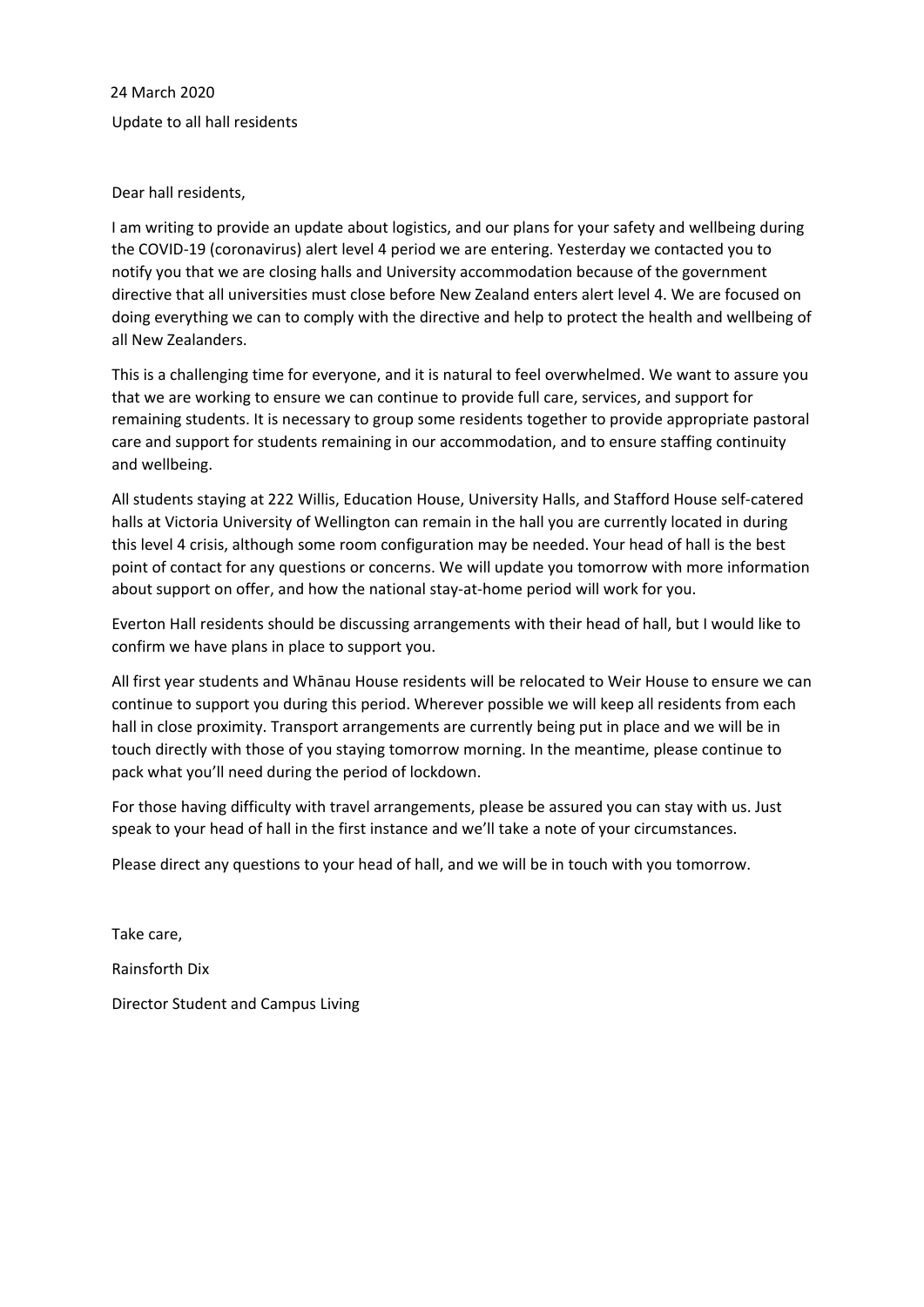Dear University Hall residents,

Thank you for your amazing support at this challenging time. This is an unprecedented situation, and we know it is an overwhelming and anxious time for you all.

Many of you will be understandably distressed that we're moving you from the place where you're staying at this time to another house. This is not a decision we have taken lightly. The reason we are asking you move is to ensure that we can continue to provide you with support and care during the alert level 4 lockdown across New Zealand. In order to make the most of the limited resources we have available during the lockdown and to ensure that you can connect with other people over the next few weeks, we are having to make some changes.

Our resources are stretched at this time because many of our staff are unable to work during the lockdown. Some need to isolate for health reasons, or to care for dependents, and others, understandably, want to be with their families. While there are many online services, having you together will mean you will have support from your community.

The University Hall team are already in contact with you and will continue to connect with you over the coming weeks. Please support them during this extraordinary time. We are all working hard to deal with these extremely challenging circumstances and to ensure your safety and wellbeing, while also meeting government expectations.

We will be in touch with you in the coming days about general wellbeing and support available.

We are thinking of you all.

Take care,

Rainsforth Dix Director Student and Campus Living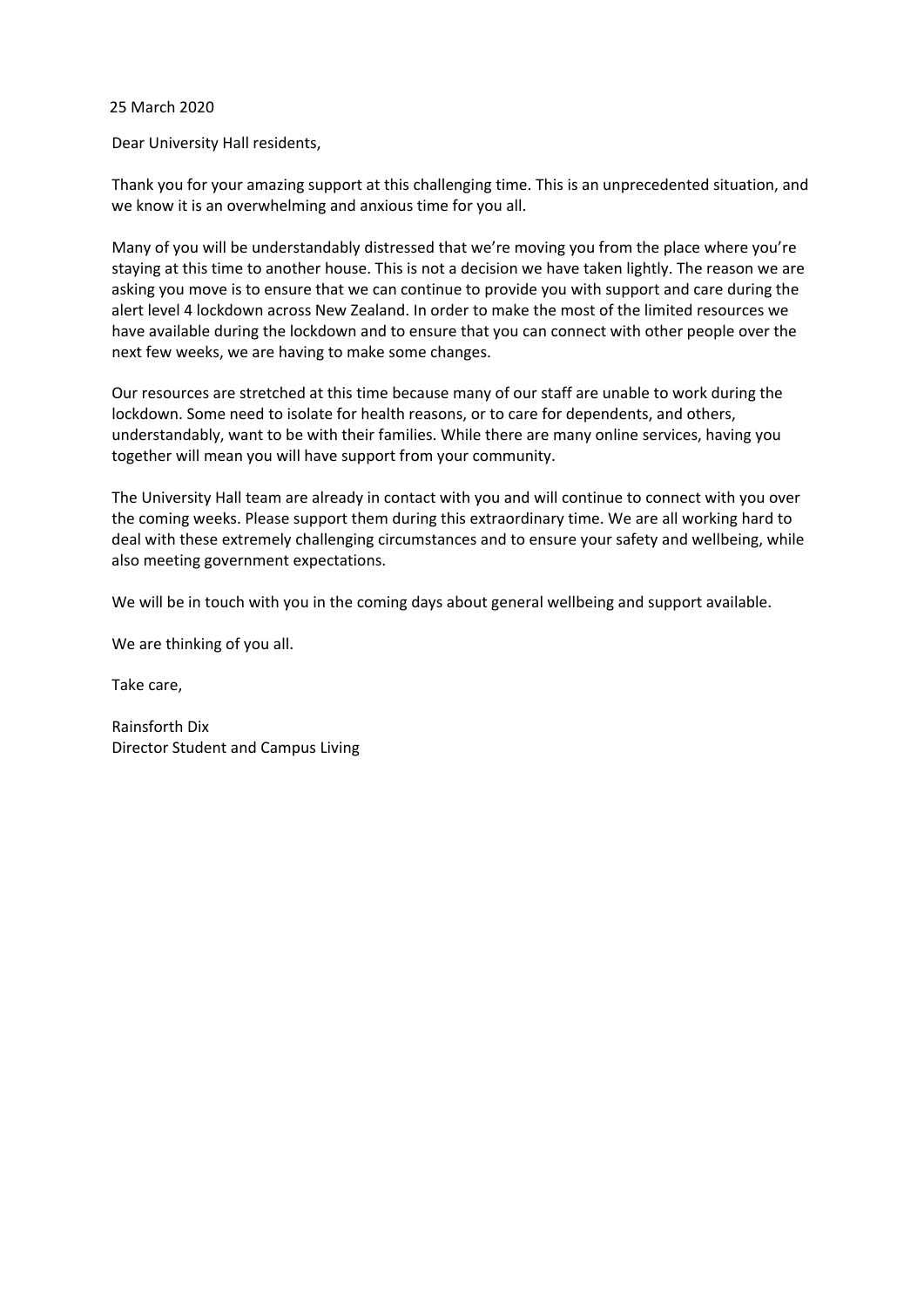Kia ora koutou

### **Welcome and Induction for Weir House arrivals**

Welcome to your home for the next four weeks! Below is some essential information to help you settle in.

It's very important that you follow the rules of the country's alert level 4 lockdown as New Zealand manages the spread of COVID-19. Breaches of the rules around this lockdown will be taken very seriously.

### **Who are you living with?**

You will be sharing Weir House with existing residents mostly from catered accommodation at the university. To keep your routines as normal as possible we have housed you in your hall cohorts and your normal hall staff and RAs will remain your pastoral support contacts.

We will work to manage you within these groups to ensure that your contact is limited to others in your hall and on your floor.

William Weir Wing

- Level A: Joan Stevens Hall
- Levels B and C: Helen Lowry Hall

James Hutchison Wing

- Level D: Victoria House and Everton Hall
- Level E: Victoria House
- Level F: Cumberland, University Hall Whanau House, Weir House, Capital Hall

Te Whānau block

- Level G: Boulcott Hall
- Level H: Katharine Jermyn Hall
- Level I: Te Puni Village

Arrivals are scheduled from 2pm until 5pm 25 March 2020. We appreciate your patience as we work through moving everyone in.

### **Absolute guest ban**

No visitors will be allowed onsite. Nor will residents be able to visit people on floors, other than the ones they are located on. Total guest ban includes your partner/family members or friends that are not living in the hall or are living on another floor.

### **Emergencies**

Please make yourself familiar with your surroundings and exit points this afternoon.

**Point of contact for all emergencies: Duty Manager phone 027 563 3700**

**Emergency assembly area: Kelburn Park**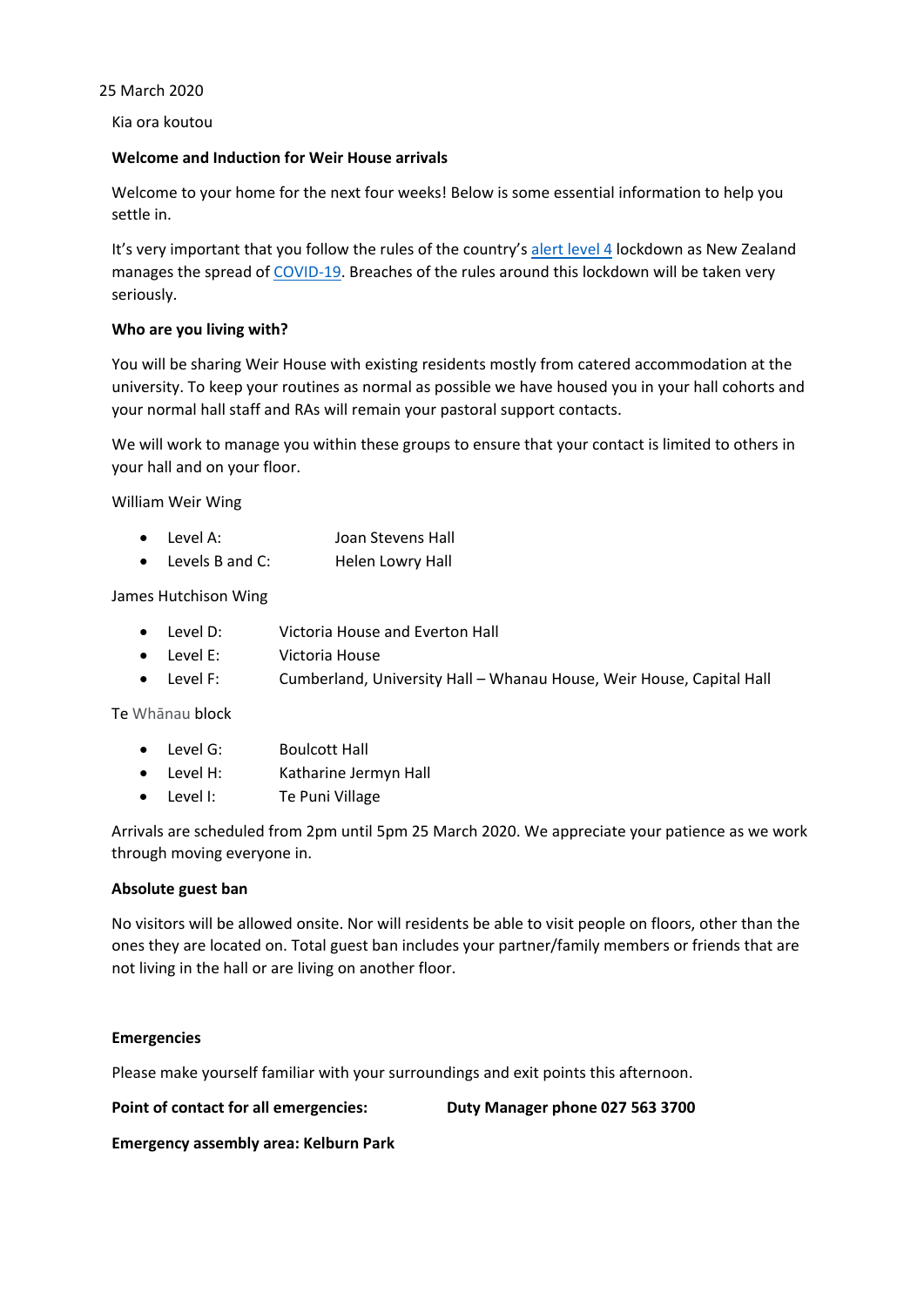If you hear the sound of a fire alarm or if an evacuation is ordered for any reason, head to Kelburn Park. Ensure you maintain 2 metre physical distance at all times. Further guidance will be provided by the duty staff on site.

A printed poster with emergency exit routes and instructions are located on each floor.

### **Your health and wellbeing**

If you become unwell, please stay in your room and contact the duty manager phone.

Anyone unwell and needing isolation will be looked after according to their needs. There are rooms with ensuites and kitchenettes reserved for general illness. Anyone needing additional level of isolation, such as those being tested for COVID‐19 will be moved offsite. However, you must notify us if you are unwell by calling.

### **Support**

Your Head of Hall and staff team will continue to support you ‐ this includes RAs who will remain in contact with you and your usual floor group for your ongoing support. Most of this will be remotely however we do have a team of staff on site to support with day to day needs and respond to any possible emergency situation that may arise.

Staying in touch with your regular floor mates from your originating hall is important. While you will not be living with all of your friends and regular floor and hall mate, we encourage you to keep in touch. You can connect through your floor and hall Facebook groups, and continue to support each other online.

### **Meals**

Meals will be provided on site in the dining hall. Stations for floor cohorts will be established. All food and utensils will be disposable. For tonight in particular, if you have food allergies please make yourself known to Deputy Head of Hall Ryan.

Staff will be available in the dining hall to answer any of your questions tonight and tomorrow.

### **Housekeeping**

Hygiene is even more important than ever. Please wash and dry your hands regularly.

You are responsible for your own dishes and waste in the kitchenette area. Please keep these tidy.

You are responsible for your room which includes vacuuming and sanitising. Please use hand sanitiser before and after use of the vacuum. Use the laundry to keep your own linen clean.

Laundry is located on D Floor for your use. All coin operated machines have been converted to allow free washing and drying for the duration of your stay. Please wash your hands before and after use.

**Address for deliveries:** 1 Gladstone Terrace; Kelburn Wellington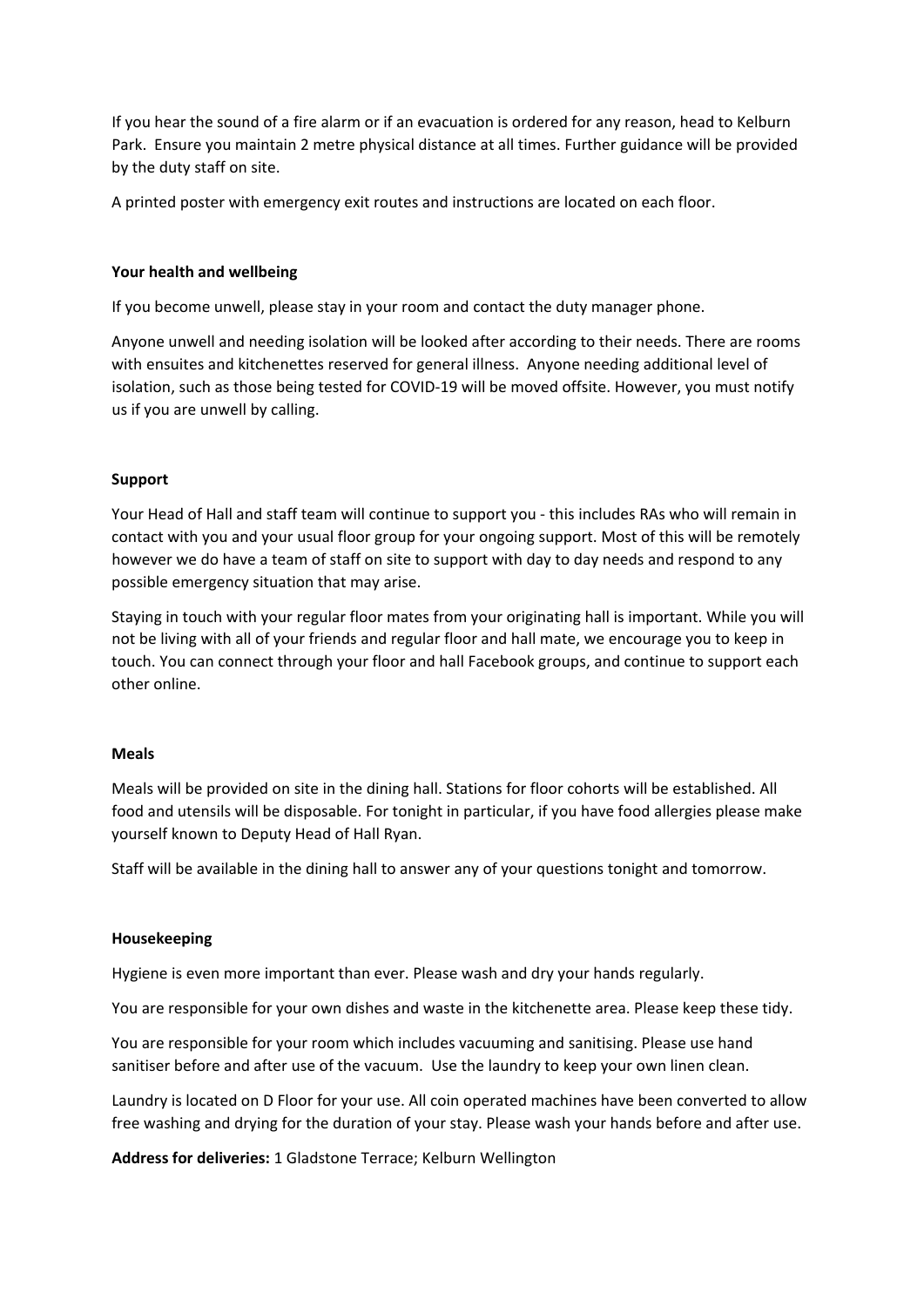### **Bathrooms and hygiene**

The usual daily seven days per week cleaning schedule will be stepped up with all bathrooms and common areas kept clean.

Maintenance requests – please contact the duty phone on 0275 63 3700 if a lightbulb needs to be replaced or any other maintenance issue.

### **House rules**

You will already be familiar with these rules. Most importantly be kind. Be considerate and stay safe.

- Alcohol management and quiet hours ‐ Please be considerate of your neighbours and be quiet in your rooms from 10pm onwards. Please note that alcohol is not permitted in any common areas in the house, but you may drink in your rooms.
- No smoking or vaping on site.
- Respect the other residents. This is particularly important as everyone will have different ways of managing the current situation.

### **Physical distancing**

Stay on your floor, unless you are visiting the kitchen and laundry facilities.

Limit groups to 10 for mealtimes. Maintain 2 metre distance at all times. You can find more tips about practising physical distancing (sometimes referred to as social distancing) here on the government's COVID‐19 site.

### **Academic needs**

As you have been informed via email Teaching is suspended until 28 April. Lectures will then resume online. Examinations will be replaced with online assessments. You can still access study resources during this time. Read the most up to date information about our academic programme here.

Internet access. Your Wi‐Fi should work the same as when you are on campus. To connect to Wi‐Fi, in your device settings select 'WellingtonUniversity'. Open a browser on your device and type in wgtn.ac.nz. You will then be asked for your username and password.

### **Student Support Coordinator support and health and counselling**

Our Student Support Coordinator (SSC) team remain committed to supporting you with your wellbeing and mental health in the face of the unprecedented COVID‐19 situation. SSCs will be working remotely between 8.30am to 5pm, Monday to Friday. The process of contacting an SSC remains unchanged. For example, if you wish to arrange an appointment with them, email/text or phone them directly to arrange this and instead of meeting face‐to‐face, you will receive a phone call consultation from the SSC. Over the coming week we will be working towards video remote calling and the SSC's can support you on how to access this platform once this has been finalised.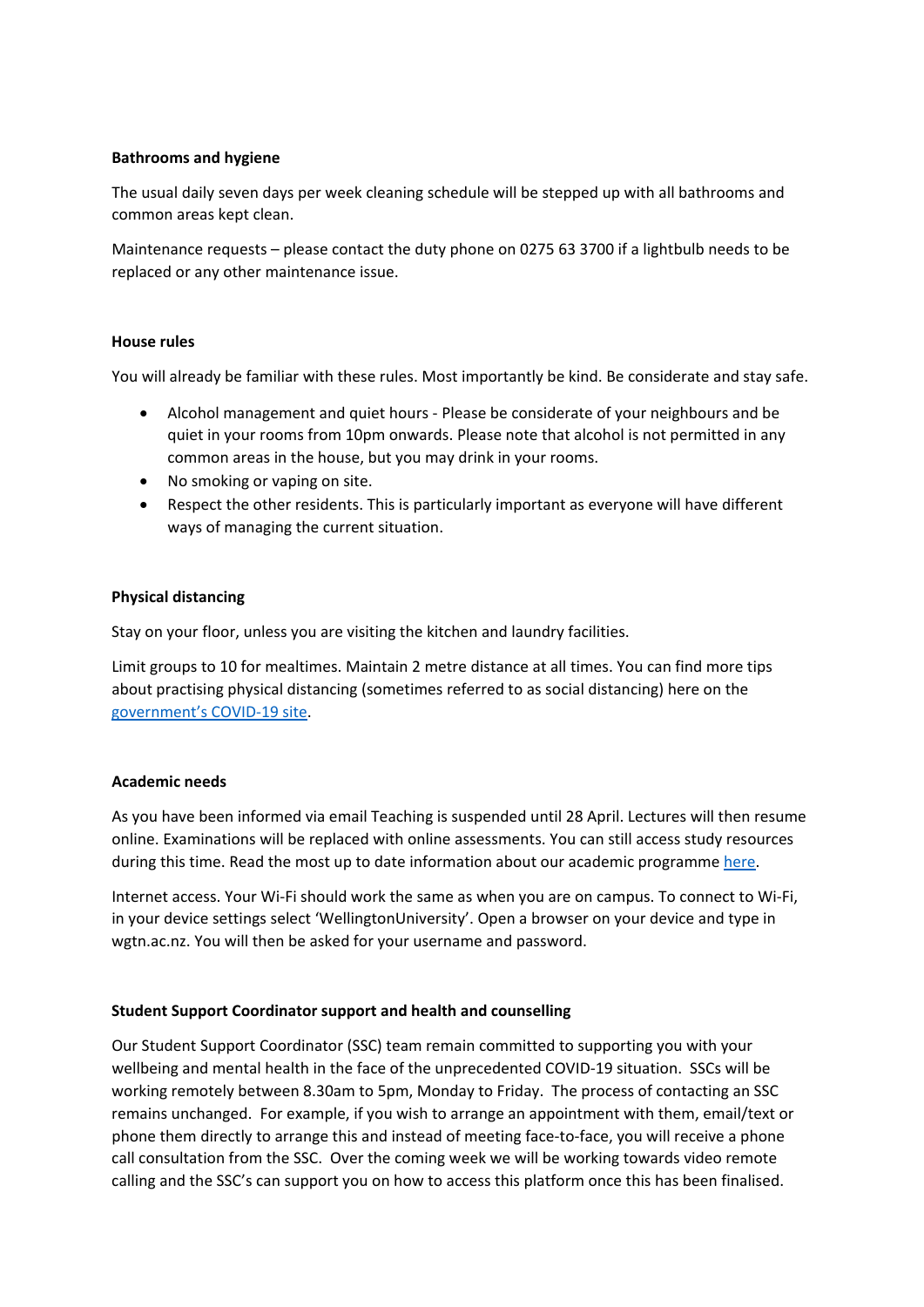We appreciate that this may not be an ideal situation for any of us, please do take note of the tips from the Mental Health Foundation on staying well. The government's COVID-19 site also has some great tips for looking after yourself and others at this time.

Health and counselling support through Mauri Ora will continue and these services are now being delivered by phone or online.

We understand this is a particularly worrying time for students with high health needs. Student Health will continue to provide medical assistance—call 04 463 5308. Do not come into the practice. In an emergency, call 111.

The University's Disability Services are working with our COVID‐19 Contact Centre to ensure students with high health needs and students with disabilities are provided with all other support, including academic needs. Contact info@vuw.ac.nz or call 0800 04 04 04 for more information.

### **Standard misconduct procedures apply**

Students that breach self‐isolation will be subject to disciplinary action under the Student Conduct Statute. For international students, this could impact on their visa status in line with the New Zealand government response to COVID‐19. These measures are to ensure the safety of our community. For more information see the University's guidelines.

### **University updates**

The University is regularly updating the COVID-19 information for students page. We recommend you check in frequently to get the latest information and follow the University's **Facebook** and Instagram pages for updates.

As Prime Minister Jacinda Ardern said on Monday, "we will get through this together, but only if we stick together so please be strong and be kind."

Take care and stay in touch with us

University accommodation team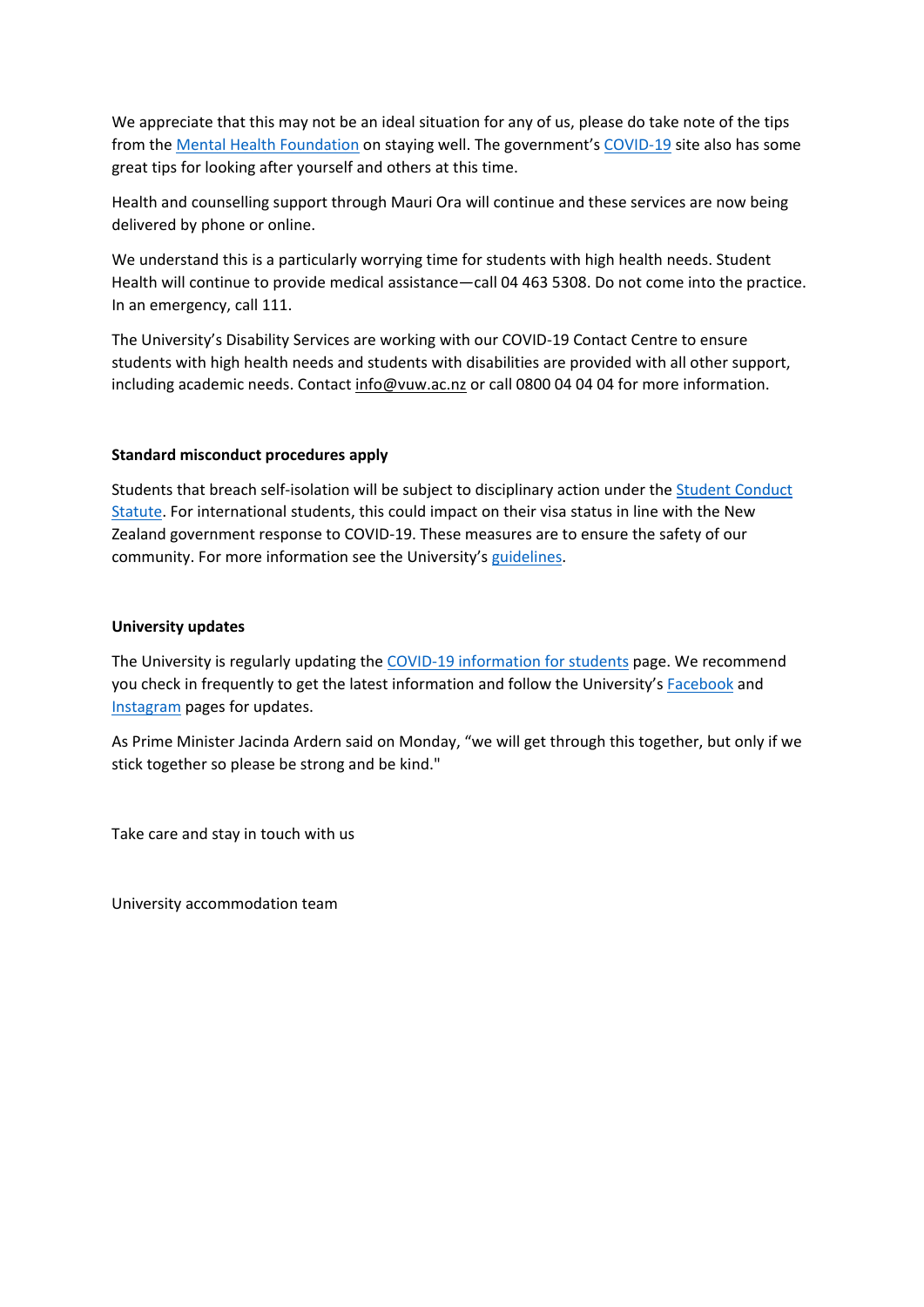

# Alert Level 4 Self-isolation guidance for Student Accommodation

We are asking people to take simple, common-sense steps to avoid close contact with other people as much as possible, like you would with the seasonal flu virus. We know it is a stressful time, but taking these measures will help protect you, your family, and all of New Zealand from COVID-19 and other common infectious diseases.

The level 4 lockdown began at 11:59pm on Wednesday 25 March. From this point on – as stipulated by the government - unless you are accessing an essential service or getting a bit of brisk exercise (at a distance from others), you must self-isolate at home.

In short this means you must:

- Always apply the 2-metre rule
- Stay within your floor 'bubble' and your smaller 'bubble' of under 6 regular contacts from your floor
- Do not congregate face-to-face (inside or outside of the hall) in groups of more than 6 people
- Only leave the hall of residence to go to the supermarket, doctor, for exercise or fresh air and don't travel too far from the hall
- Do not drive anywhere except to access an essential service i.e. doctor (phone first) or supermarket for essential supplies.

## What does self-isolation mean?

Self-isolation means staying away from situations where you could infect other people. This means any situation where you may come in close contact with others. Stay two metres away from others at all times.

## Social distancing/the 2-metre rule

Social distancing is meant to slow the spread of diseases like COVID-19. It works by preventing the virus from moving between people via sneeze, or cough.

Social distancing is about keeping a safe distance from others and - more specifically - maintaining a physical distance of two metres between you and another person.

## Live within your 'bubble'

Self-isolation has been described as 'being in a bubble' which means that you should - as much as possible - limit your contact with people outside of your floor bubble and smaller 'bubble'.

The idea is that everyone in the bubble has the same limitations. If one person in the bubble has close or physical contact with someone outside of the bubble they risk bringing the virus into a safe area and infecting everyone else in it.

## Guests and Room Visitors

People need to isolate from as many people as possible.

External guests are not permitted onsite and residents are not permitted to visit people on floors other than those which sit inside their (floor) bubble. Total guest ban includes your partner/family members or friends that are not living in the hall or are living within another 'bubble'.

Minimise close contact with the other residents by avoiding situations where you may have face-to-face contact closer than 2 metres for more than 15 minutes.

## Common Space use

All common spaces including common rooms, sky lounge and the music room are closed and are unable to be used during the level 4 alert period.

You should not share dishes, drinking glasses, cups, eating utensils, towels, pillows or other items with other people.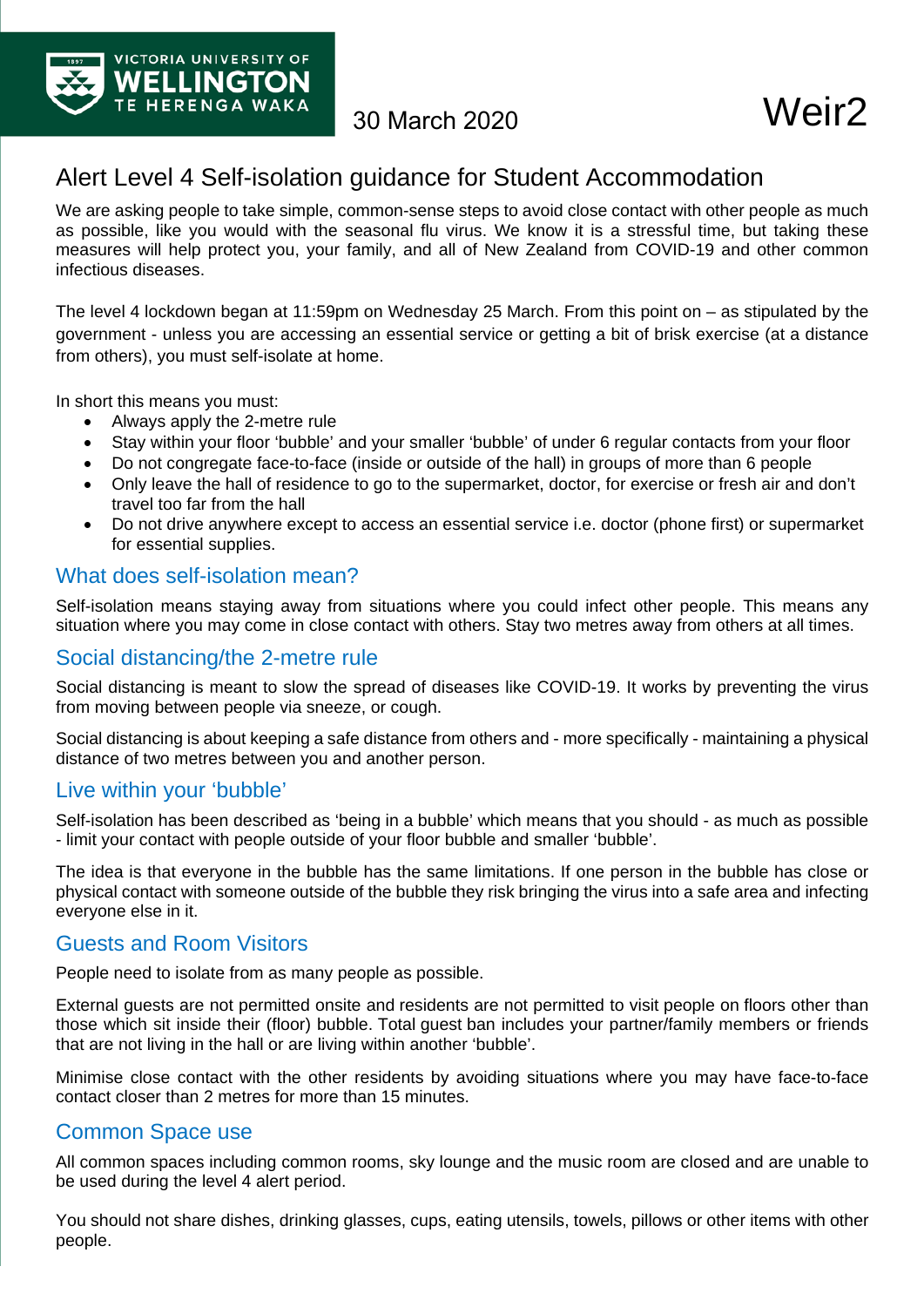# Heading outside the hall

You can leave the hall of residence but only to go to the supermarket, doctors (phone first), for exercise or fresh air.

Only one person from your peer group bubble of 6 should go to the supermarket for essential supplies for everyone else in the bubble. You should keep a 2-metre distance from others and avoid going in groups of more than 6 people.

Going for a walk to Kelburn Park or outside for some fresh air or exercise is fine and we recommend you do this for your own wellbeing. However, please only do so with people who are in your peer group bubble. All playgrounds are closed and when outside you need to try not to touch too many things. Again, ensure you maintain the 2-metre rule and always make sure you wash your hands frequently throughout the day, especially when you enter the hall after being outside or near other people.

You can drive locally if you are going to essential services only.

The key is that there must be no face-to-face congregation in public spaces.

## Getting food

Meals will be provided on site from the dining hall – please ensure you maintain the 2-metre distance and follow the instructions of halls staff. Food stations for floor cohorts have been established and will include the provision of breakfast and snack food. All food and utensils will be disposable.

Supermarkets remain open however we recommend avoiding them if possible.

## **Transport**

You should minimise your use of taxis and ride-sharing apps like Uber.

If you must, while travelling make sure you use hand sanitiser regularly. If you need to cough or sneeze, cover your mouth or nose, or you can cough and sneeze into your sleeve.

## Cover your coughs and sneezes

Cover your mouth and nose with a tissue when you cough or sneeze, or you can cough or sneeze into your sleeve. Throw used tissues in a lined trash can, and immediately wash your hands with soap and water for at least 20 seconds making sure you dry them thoroughly. You can also use hand sanitiser.

## Wash your hands

Wash your hands often and thoroughly with soap and water for at least 20 seconds. You can use a hand sanitiser if soap and water are not available and if your hands are not visibly dirty. Avoid touching your eyes, nose, and mouth with unwashed hands.

## Taking care of your wellbeing

Your emotional and mental health is important. It is normal to feel stressed or lonely when self-isolating, but there are some things you can do to feel better.

Reach out to your usual supports, like family and friends, and talk about how you feel. We also recommend sticking to a routine such as having regular mealtimes, bedtimes and exercising.

If you feel you are not coping, it is important to talk with a health professional. For an appointment or requests for medical advice, call Mauri Ora on **04 463 5308**. Do not go into the practice.

If you are at risk of harm to yourself or concerned about somebody else's immediate safety, call Te Haika on 0800 745 477. If it is an emergency, call 111.

## If you become unwell, contact the duty manager

If you become unwell, please stay in your room and contact the duty manager phone (**027 563 3700**).

The symptoms of COVID-19 are cough, fever, and shortness of breath.

For more information, on the current COVID-19 alert level visit https://covid19.govt.nz/governmentactions/covid-19-alert-level/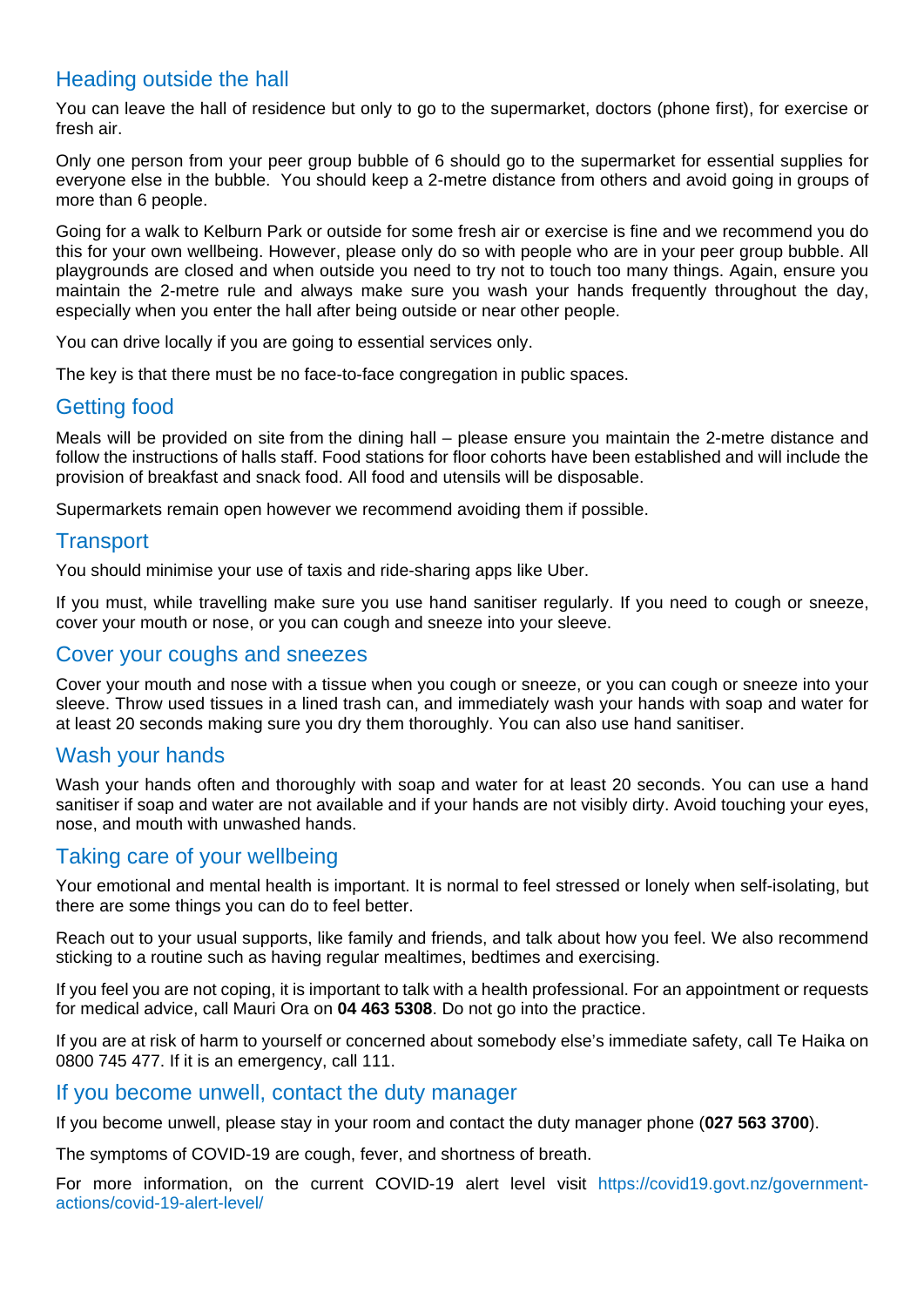Kia ora residents,

We hope you are settling into our 'new normal for now' at Weir House, taking good care of yourselves, and staying in touch with family and friends online. After all the rain over the weekend, we hope you're taking the opportunity to get some fresh air and exercise in the sun today. As we are well into day five of a nation-wide lockdown, we are writing to you to reiterate how important it is that we all do our bit to stop the spread of COVID‐19 and to update you on some community rules. We have also attached some important reading about isolation. We ask you to read these and the email below carefully.

### **Doing our bit – why we are self‐isolating**

You have been asked by the government to stay home to protect your community including hall staff who are deemed essential workers and their families.

The government have asked *ALL* citizens not doing essential work to stay home. This means only leaving the house to access essential services such as the pharmacy, supermarket and petrol station, or to get fresh air and exercise in the neighbourhood. Police are stopping people traveling around cities and towns to ask them where they are going and to check that they are complying with directives — those that are caught ignoring the rules of lockdown may be prosecuted.

The same rules apply to Weir House, we are not an exception to this directive from government, nor to the consequences of flouting the rules.

### **A bubble within a bubble**

You will have heard about each household in New Zealand being a 'bubble'. For the purposes of our communal living environment, we are advising you that you now have two bubbles. Your wider bubble is your floor where you are grouped with residents from your regular hall where possible. To ensure your safety and that of our wider community, we require that you form a smaller bubble with up to six of your peers on your floor. We will ask you to confirm who is in your bubble later in the week. We ask that you stick in these smaller bubbles while also practicing the recommended two metre physical distance whether inside or outside the building and come across others. Only one person from this group is nominated to go to the supermarket for your bubble's essential supplies. As per government rules, you may not visit any other houses or people while you are out.

### **Access to the building and management of quiet hours**

Every resident must swipe and sanitise on entry to the building – do not swipe in other residents at any time.

Entry after 10pm will be via the night entry near the vending machines on the ground floor and will be controlled by staff.

Our 10pm quiet times will be observed 7 days a week, and residents will be asked to return to their own room at this time.

### **Normal community rules apply in our communal spaces**

You should think of life in our hall as no different to living in the wider community. Our common areas including the music rooms, gym, tv lounges and study areas are closed the same way that cinemas, libraries and recreation facilities are closed. We are instituting procedures in our dining room to mirror your experience at the supermarket where physical distance is enforced, and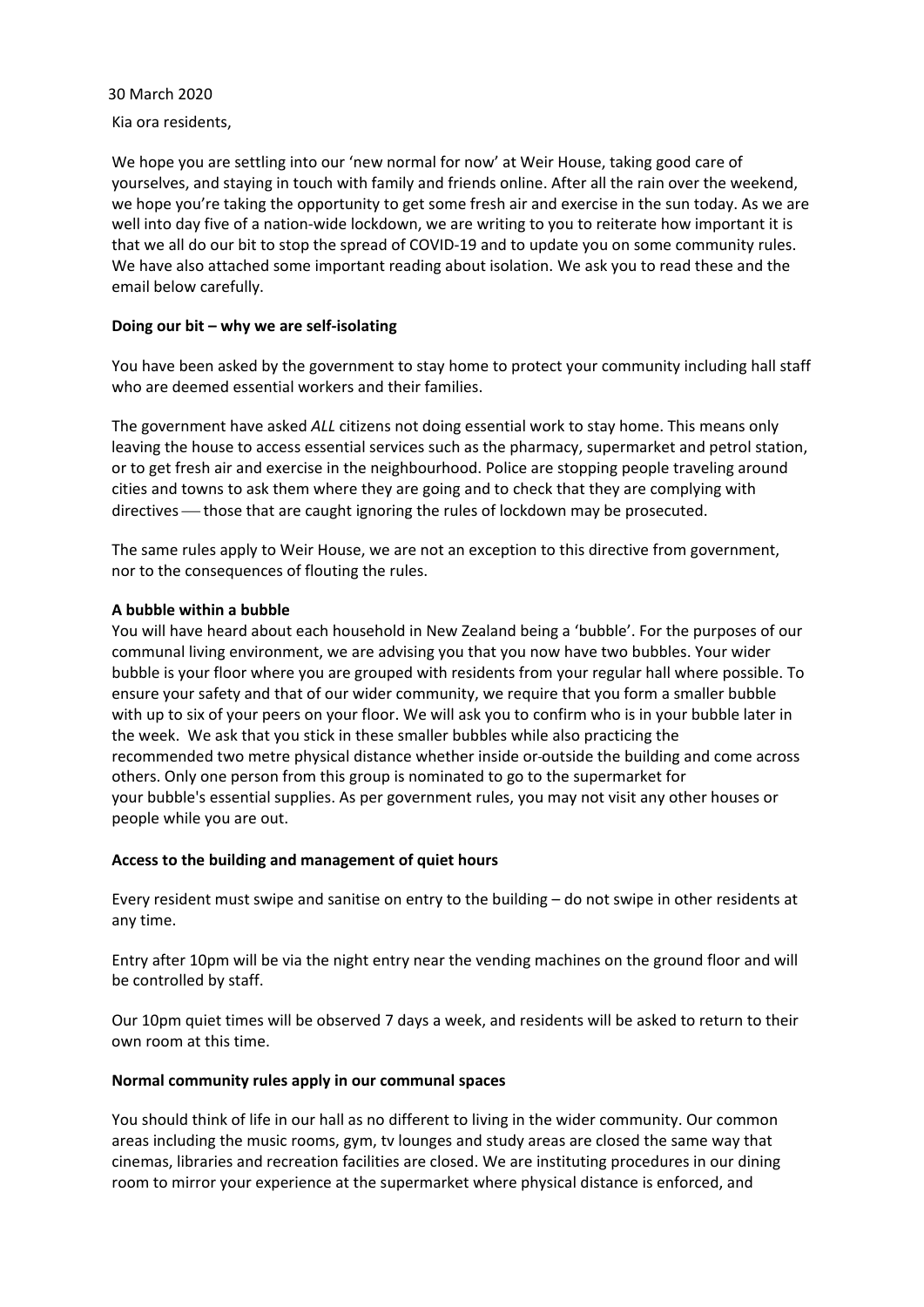protective measures are in place to protect essential workers. Our hall staff in the dining room will be wearing Personal Protective Equipment (PPE) as do workers in supermarkets.

### **Be ready for questions**

Just as Police are out in the community checking that people are leaving the house for essential purposes, we will be asking you similar questions. Please do not be offended if we ask you where you are going or follow up with you about prolonged absences from the hall. Our goal is to keep you and everyone else here in our community safe. As mentioned in our welcome letter, breaches of isolation directives will be taken seriously, and you may face disciplinary action.

If you have any questions, please contact your head of hall directly.

Thank you in advance for your cooperation with these vital measures. We are working hard to make Weir House a safe, comfortable home with supportive community, and we need your support.

We're signing off with this very apt expression in te reo Māori: noho tawhiti (sit at a distance), tū kotahi (stand as one).

Ngā mihi nui, University accommodation team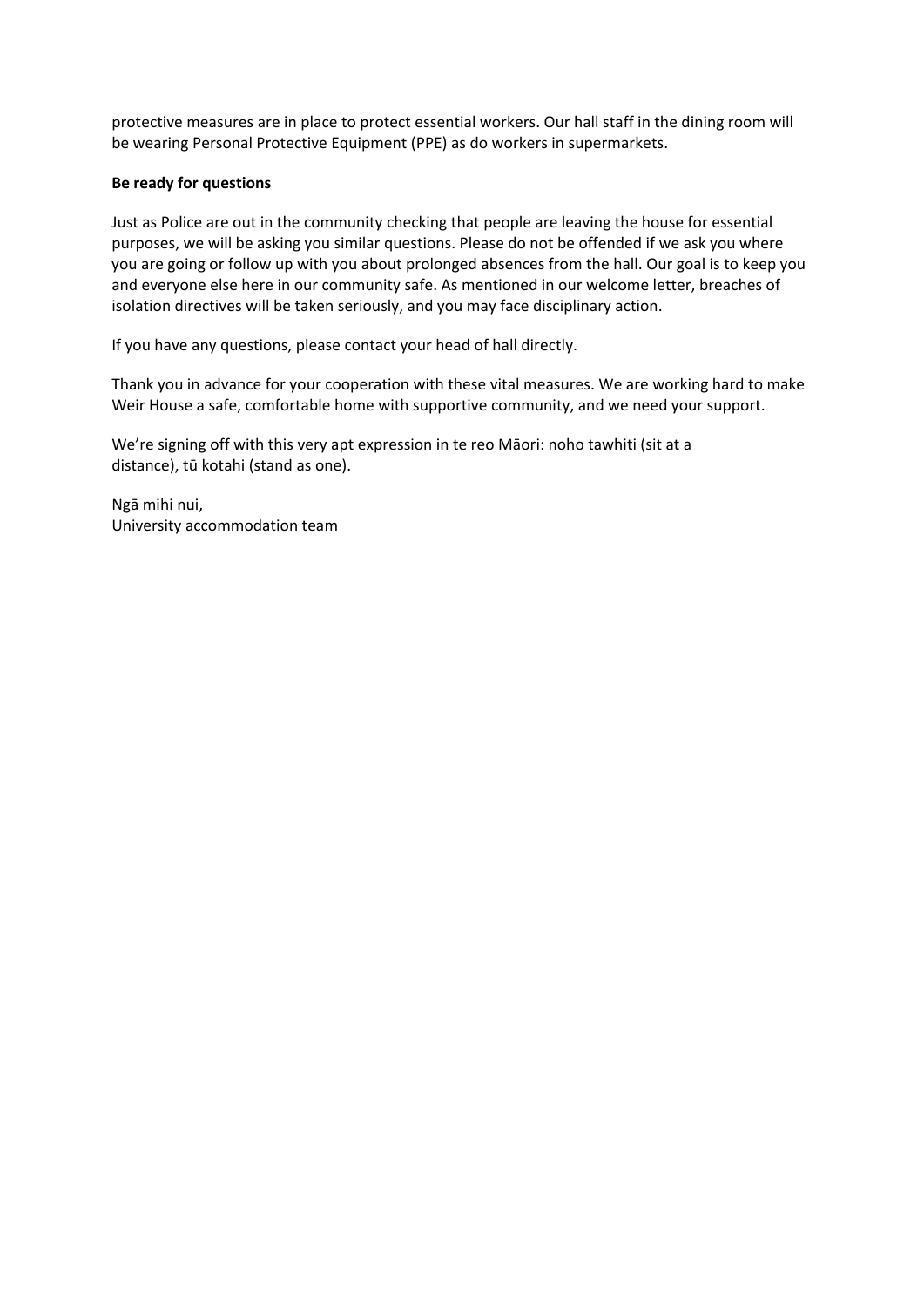# 3 April 2020 **Wellbeing and support message from HoH**

### Kia ora residents,

As we enter our second week of nation-wide lockdown we wanted to follow up on the calls, messages and emails we've been making and sending to check in with you whether you're with your families at home, remaining in self-catered accommodation, or temporarily staying at Weir House.

We are enormously proud of the way you are all coming together to support each other and stay connected during this extraordinarily tough time. We also want to thank you for the support, care, and cooperation you've shown towards our hall staff who are all carrying out essential work under really tough circumstances. While most of us are apart right now, we're still all in this together.

We are approaching Easter and what would have been the start of the mid-Trimester 1 break (10 April). Understandably your sense of time is impacted during lockdown, and I know many of you will be feeling the effects of a lack of structure and the camaraderie of our hall whānau. As you know teaching has been paused the University will recommence online study from 28 April. I hope you can all take this time to rest up, keep well and get plenty of fresh air and exercise in this extended mid‐Trimester break.

To help you out, this email has some good tips and updated information about staying healthy and well during isolation, and how to get support if you need it.

### **Wellbeing**

It's essential during this strange, scary and anxious time to take active steps to look after yourself. Here are some top tips from us:

- Stay in touch with us through our Facebook group and our Instagram we're sharing lots of fun at‐home challenges, experiences and all the aroha online. Keep your hall whānau close at this time!
- Socialise in your bubble and stay in contact with your friends make regular video chat dates to keep in touch and share your experiences.
- Get out in nature make sure you're getting plenty of fresh air and exercise each day in your neighbourhoods. Take photos of what you see out and about and share with us!
- Join an online fitness class! University Recreation Wellington are running free online classes, and also sharing some awesome wellbeing ideas and fitness challenges. Follow on Facebook and Instagram.
- The Mental Health Foundation has some great content to help you through this really difficult time with tips and ideas for taking care of yourself, and keeping busy and connected with others.
- Read the new all student newsletter from the University you'll find lots of uplifting content and ideas for connecting with others and passing the time at home.
- Try to make a routine rather than being boring it will help give your life structure during a really uncertain time.
- Keep doing the stuff that makes you happy and makes life meaningful to you whatever that is.
- Be kind to yourself and others; we may be apart for now, but we're standing together.